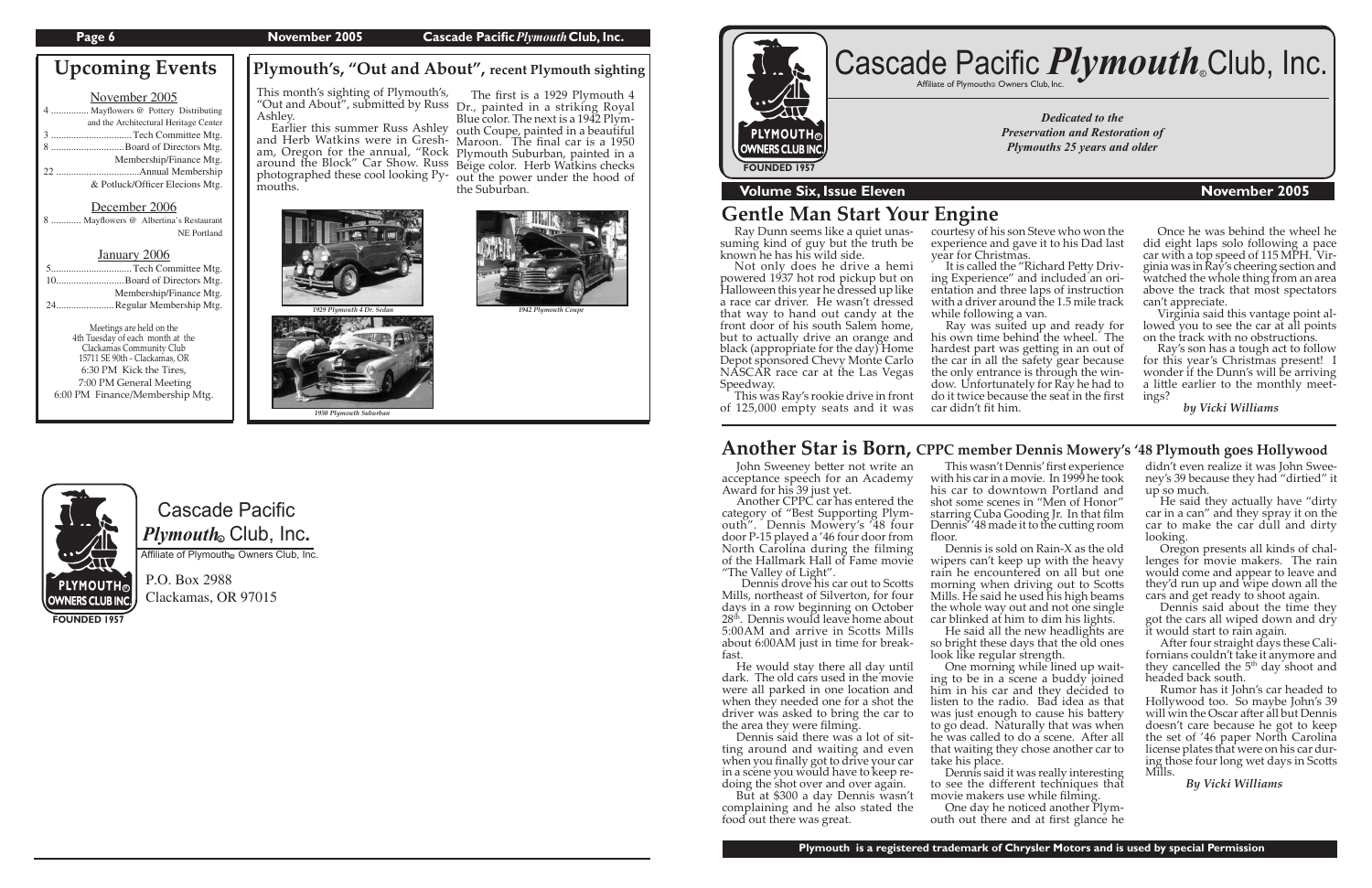Please add the following new mem ber information to your current roster:

Ken and Philis VanCoelen 4816 SE Robin Milwaukie, OR 97267

503-310-7228

#### [Ken.vancoelen@pgn.com](mailto:msitsh@earthlink.net)

51 Plymouth hard top (his dad gave him when he was in high school) 68 Plymouth road runner 2D HT

### **Welcome New Members**

# **CPPC Officers 2005 CPPC October Regular Meeting Highlights**

| President  Duanne Luckow      |  |
|-------------------------------|--|
| PH:503-761-9411 Portland, OR  |  |
| Vice President Rich VonAllmen |  |
| PH:503-762-7857 Portland, OR  |  |
| Secretary Vicki Williams      |  |
| PH:503-266-4287 Canby, OR     |  |
| TreasurerDolores Call         |  |
| PH:503-698-2301 Portland, OR  |  |
| Member at Large Dave Benfield |  |
| PH:503-829-3435  Mulino, OR   |  |
|                               |  |

#### **Standing Committees**

| Activities  Jerry Klinger        |               |
|----------------------------------|---------------|
| PH:503-665-8330                  | Gresham, OR   |
| Co-Membership Bill Call          |               |
| PH:503-698-2301                  | Clackamas, OR |
| Co-Membership  John Sweeney      |               |
| PH:503-281-5159                  | Portland, OR  |
| Newsletter  Mike Bade            |               |
| PH:503-653-8102                  | Milwaukie, OR |
| <b>RefreshmentsDennis Mowery</b> |               |
| PH:503-760-3184                  | Portland, OR  |
| Co-Tech Advisor Dave Williams    |               |
| PH:503-266-4287                  | Canby, OR     |
| Co-Tech AdvisorLoren Bennett     |               |
| PH:503-547-0865                  | Hillsboro, OR |
| Cell: 503-201-5537 (No charge)   |               |
|                                  |               |

for cancer.<br>Since the newsletter had not arrived in the mail in time for the meet-<br>ing the minutes were approved as "not yet read" and will be approved at the November meeting.

email/mail articles to:

#### Mike Bade ......................mdscbade@msn.com P.O. Box 2988- Clackamas, OR 97015

ity scheduled was the November<br>potluck. Sue Nilsen is coordinating that event but was absent for this meeting. No sign up sheet was circulated and it was agreed that it always works out well even without one.

#### Membership:

Cascade Pacific Plymouth Club, Inc. Membership dues are \$20.00 per calendar year and must hold current membership to the National Plymouth Club. Membership runs Jan. 1 thru Dec 31.

#### Advertising Rates:

Advertising is free to current Cascade Pacific Plymouth Club Members. Advertising Rate for Non- members is: \$10.00 per newsletter. one column by one inch. Photos accompanying classified ads are \$10.00 per newsletter 1 inch buy 1 column (Black and White Only. Discount Rates: Available to long term advertisements. Advertisements should be kept to Plymouth related services.



### **CPPC Member Care**

 There were 40 at the October for Treasurer and Dave Benfield for member meeting. Vicki Williams reported that Jeanette Dimick and Karen Ryan were both being treated

 There was no long distance award. Dolores Call reported that there was \$8,250.22 in the treasury.

 Jerry also reported about the Club's success at the Northwest Car Collector Car Show. There were 32 clubs that put up displays and 8 received ribbons. Not only did CPPC receive a ribbon but it was stated that we received the third highest number of votes. It still had not been released how much money the clubs were going to make. Jerry said he should find that out next month.

**December** John Sanford - 7<sup>th</sup> Viki Davidson - 10<sup>th</sup> Sue Nilsen – 13<sup>th</sup> Tim Connell - 13<sup>th</sup> Marty Eversole - 17<sup>th</sup> Carol Johnson - 19th Bonnie Fox – 19th Walt White - 29<sup>th</sup> Martha Schmitt – 29<sup>th</sup> Barry Braa - 30<sup>th</sup> Sharon Tiffany – 30<sup>th</sup>

 Dave Williams reported that the October Tech meeting had been at his house. Although there was no project the group did discuss updating brakes on the old cars. The November meeting would be at his garage again.

Jeanette Dimick will be having surgery soon to remove some lymph nodes after melanoma was discovered. She also thanks everyone for their support and welcomes all phone calls.

 Lorraine Griffey gave a report on the Mayflower tour to the Oregon Garden, lunch in Mt. Angel and a shopping trip to Bauman Farms in Woodburn. She passed around a sign up sheet for the November tour to Pottery Distributors and the Architectural Heritage Center. The December gathering will be lunch at the Albertina Kerr Center.

newsletter, the Mayflowers held a Christmas bazaar, parts were sold at the April Swap Meet, 50/50 tickets were sold at every meeting and the club hosted a cruise-in including tshirts sales all resulting in this positive result.

 The raffles were won by Scott Farnsworth, Dennis Markovich and Dennis Mowery.

 Duanne Luckow reminded the membership that the November meeting will involve electing next year's officers and asked for any further nominations from the floor.

 There were no further nominations and there was still no candidate for President. Andrew Haugen was running for Vice-President, Vicki Williams for Secretary, Dolores Call

Member-at-large.

 The first speaker for the evening was Don Bearman who talked about upholstery and the second speaker was Lynn McCreery from Parkrose Hardware who talked about and displayed nuts and bolts of all shapes and sizes.

 The 50/50 drawing pot totaled \$76.00 and \$38.00 was won by Dave Williams.

 John Sweeney gave a report on his car currently being used in the filming of a Hallmark Hall of Fame movie.

> 1930 Plymouth Coupe - Body, chassis, frame, axles, radiator & shell, hood, 4 cylinder engine & trany. New brake hoses and wiring harness. Good project for restoration. \$2,500.00 o.b.o. Gladstone, OR Contact: Mike Bade 503-653-8102

> **1931 Plymouth -** Working 4 Cylinder (coupe) engine & trany, front and read axles, leaf springs, driveline, steering column, 5 original wire wheels & tires.<br>\$2,000.00 o.b.o. Gladstone, OR

*by Vicki Williams*

 Rob Peterson volunteered his and his car was painted close to his services as emcee at this year's Hot Dog-Ust Day cruise-in.

> $$2,000.00$  o.b.o. Contact: Mike Bade 503-653-8102

 His service was invaluable and we truly hope he can do it again at next year's show.

 The Board of Directors approved the purchase of a painting from Water Color Garage to show Rob the Club's appreciation of his generosity giving up his day.

 Rob brought his pride and joy 1968 Camaro to the show in all its primered glory. Sharon Tiffany, Rob's boss at the Columbia Gorge Interpretive Center, did some sleuthing and got out of Rob his future plans for his car.

 He told Sharon he was hoping to paint it a dark red with ghost flames on the hood so we had the artist create a picture with Rob in mind

# **Car Show Emcee Appreciated**

 Last year at this time it was determined that dues alone could not support CPPC.

 A Finance Commi�ee was formed as an extension to the Membership Committee and a variety of fundraising activities were immediately implemented with outstanding results.

 Initially it was determined the Club would need to fund raise at least \$3,400 just to break even with expenses.

 After one year of fund raising it appears we have come close to doubling that. Ads were sold in the

### **Happy November and December Birthdays**

to the following members:

#### **November**

John Chase –  $4<sup>th</sup>$ Arlene Petersen - 16<sup>th</sup> Carol Markovich - 16<sup>th</sup> Sydney Wood  $-16<sup>th</sup>$ Jimmie Fox – 20<sup>th</sup> Tim McCarthy - 22<sup>nd</sup> Virginia Dunn - 27<sup>th</sup> Joan Holms  $-28<sup>th</sup>$ 

And any others who have not reported their birthdate!

*Karen Ryan* recently had surgery to remove a cancerous tumor in her stomach. She is feeling well after her surgery and is awaiting word on when chemo treatments will begin. She thanks everyone for their thoughts and prayers and will be back at meetings a�er the first of the year.

*Don Osias* underwent more heart surgery recently to try and find the source of his chest pains. This was his third surgery for this problem so we hope the third times the charm and he's well on the way to recovery.

*by Vicki Williams*

 This is all before we know what we made from the NWCC car show also.

 Many club members have supported these fund raising events and these great results couldn't have happened without all that support. Not only have these events been profitable for the Club treasury but



 The artist did a great job of creating Rob's spirit in the picture which shows his car parked in front of "Rockin' Rob's Records". There's a "D.J. For Hire" sign in the window and the address of the store is 1968 representing the year of his Camaro.

 The painting is titled "Rob's Record Breakin Camaro" and is signed and numbered.

 With Christmas approaching you may be wondering what to get for that hard to buy for classic car person.

 These pictures are one of a kind, come with a certificate of authenticity and very affordable. If you are interested check out the website [www.watercolorgarage.com](http://www.watercolorgarage.com) to see the different paintings that have been created and for a price list or you can call the artist, Chuck Foster, at 503-371-1491.

 He is a teacher at South Salem High School and works with Mike Bade.

 *by Vicki Williams*

# **Fund Raising Successful for 2005**

#### **Address Correction**

Please make the following correction to your Membership Roster.

Rick Guillen, Sr. 4522 Ohio St. Longview, WA. 98632 360-577-6615 (cell: 360-904-8309)



they have also been a lot of fun and have created lots of great memories.

 We all look forward to next year's events being as or even more successful than this years.

*by Vicki Williams*

#### **For Sale:**

#### **For Sale:**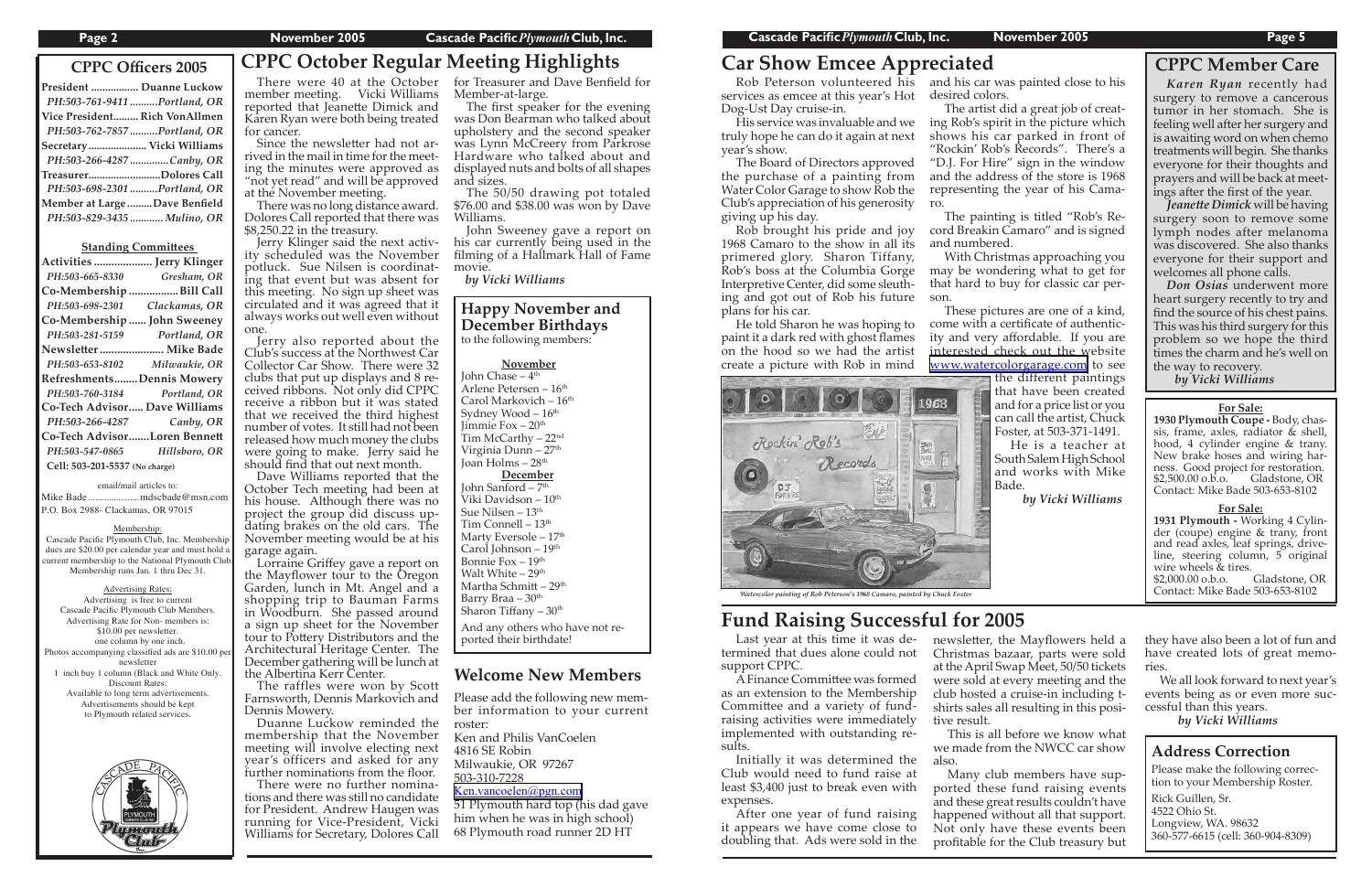### **Annual November Potluck**

Due to the Club's excellent fund raising success this past year the dues can remain at \$20.00 for another year.

 Don't forget, when you come to the November potluck it's a great time to pay your 2006 membership dues and you can save a stamp which will cost you more in 2006!

# **2006 CPPC Calendar**

 If you would like a club calendar just add \$5.00 to your dues.

 There is a renewal form in this newsletter and we would ask that EVERYONE fill it out even if your information has not changed. So save time and fill it out before the meeting and turn it in with your payment.

 This serves as your record on file that you have paid your dues.

 We hope to see you there and make this a record-breaking attendance.

> If you can't make the potluck, please fill out the form and mail it back with your payment as soon as possible.

> If you would like a club calendar please indicate on the form and it will be mailed to you.

|         |         | State: $\_\_$ Zip Code: $\_\_$ |
|---------|---------|--------------------------------|
| Phone # | E-mail: |                                |

 Our membership is currently at 159 so we hope you all choose to renew in 2006.

 *by Vicki Williams*

 As is required by the bylaws of Cascade Pacific Plymouth Club, Inc. the following is a list of the slate of officers up for election at the November Annual meeting:

President – Don Hufschmid Vice-President – Andrew Haugen Secretary – Vicki Williams Treasurer – Dolores Call Member-at-Large – Dave Benfield

Thank you to these club members for volenteering to be your 2006 CPPC Officers.

 If you would like to run or would like to suggest a member please contact one of the current officers. Elections will be held at the November annual meeting.

It's time for the annual potluck at the November member meeting. This has always been a well attended event.

 Sue Nilsen is coordinating the potluck again this year. She can be reached at 503-663-7556 if you have any questions about what to bring.

 The Club will be providing the ham and plates, silverware and napkins. Members will bring their favorite dishes to share and in the past the food selection has been incredible.

*by Vicki Williams*

thank all those that helped me out, especially my board, including my vice president Rich volved with. VonAllmen, secretary Vicki Williams, treasurer dent of the Ca Dolores Call and our board member Dave Ben-<br>C<sub>111</sub> do wish t This is my last message of the year. I want field.

Other important people were activities/ tours your Ply. Jerry Klinger and newsletter editor Mike Bade. I am keepin

# **2006 Dues Renewal Application**

PLEASE COMPLETE FORM EVEN IF INFORMATION HAS NOT CHANGED AND RETURN FORM WITH YOUR DUES PAYMENT

> This year was great for me because of all the surprises at the help

> اس سے بہت<br>I appreciate all the club members who stepped 503-761-9411 forward and pitched in.

*Please highlight any information that needs to be corrected in the Club roster.*

| On that note, next year will be even better, be-     |  |
|------------------------------------------------------|--|
| cause our club is the best I have ever been in-      |  |
| volved with. It was an honor to serve as presi-      |  |
| dent of the Cascade Plymouth Club Inc.               |  |
| I do wish to see all of you at the November          |  |
| potluck. It is a great time to see and chat with all |  |
| your Plymouth friends.                               |  |
| I am keeping this short so you can have a few        |  |
| surprises at the next meeting.                       |  |
|                                                      |  |
| Duanne Luckow                                        |  |
|                                                      |  |

List of Plymouth vehicles, model, etc. (Photo if possible)

If you are receiving your magazine, rest assured you are an active member. Check your magazine mailing label to see your expiration date and send in your national dues as necessary.

\_\_\_\_\_\_\_\_\_\_\_\_\_\_\_\_\_\_\_\_\_\_\_\_\_\_\_\_\_\_\_\_\_\_\_\_\_\_\_\_\_\_\_\_\_\_\_\_\_\_\_\_\_\_\_\_\_\_\_\_\_\_\_\_\_\_\_\_\_\_\_\_\_\_\_\_\_\_\_\_\_\_\_\_\_\_\_\_\_\_\_ \_\_\_\_\_\_\_\_\_\_\_\_\_\_\_\_\_\_\_\_\_\_\_\_\_\_\_\_\_\_\_\_\_\_\_\_\_\_\_\_\_\_\_\_\_\_\_\_\_\_\_\_\_\_\_\_\_\_\_\_\_\_\_\_\_\_\_\_\_\_\_\_\_\_\_\_\_\_\_\_\_\_\_\_\_\_\_\_\_\_\_ \_\_\_\_\_\_\_\_\_\_\_\_\_\_\_\_\_\_\_\_\_\_\_\_\_\_\_\_\_\_\_\_\_\_\_\_\_\_\_\_\_\_\_\_\_\_\_\_\_\_\_\_\_\_\_\_\_\_\_\_\_\_\_\_\_\_\_\_\_\_\_\_\_\_\_\_\_\_\_\_\_\_\_\_\_\_\_\_\_\_\_ \_\_\_\_\_\_\_\_\_\_\_\_\_\_\_\_\_\_\_\_\_\_\_\_\_\_\_\_\_\_\_\_\_\_\_\_\_\_\_\_\_\_\_\_\_\_\_\_\_\_\_\_\_\_\_\_\_\_\_\_\_\_\_\_\_\_\_\_\_\_\_\_\_\_\_\_\_\_\_\_\_\_\_\_\_\_\_\_\_\_\_ \_\_\_\_\_\_\_\_\_\_\_\_\_\_\_\_\_\_\_\_\_\_\_\_\_\_\_\_\_\_\_\_\_\_\_\_\_\_\_\_\_\_\_\_\_\_\_\_\_\_\_\_\_\_\_\_\_\_\_\_\_\_\_\_\_\_\_\_\_\_\_\_\_\_\_\_\_\_\_\_\_\_\_\_\_\_\_\_\_\_\_ \_\_\_\_\_\_\_\_\_\_\_\_\_\_\_\_\_\_\_\_\_\_\_\_\_\_\_\_\_\_\_\_\_\_\_\_\_\_\_\_\_\_\_\_\_\_\_\_\_\_\_\_\_\_\_\_\_\_\_\_\_\_\_\_\_\_\_\_\_\_\_\_\_\_\_\_\_\_\_\_\_\_\_\_\_\_\_\_\_\_\_

### *Dues \$20.00 per year (made payable to Cascade Pacific Plymouth® Club, Inc.)*

The 2006 Club Calendar is available to purchase as a fund raiser for the Club. If you would like to add a calendar to your dues please add an additional \$5.00 and a calendar will be mailed to you. 

*Mail checks to: CPPC; P.O. Box 2988; Clackamas, OR 97015.* 

Date: \_\_\_\_\_\_\_\_\_\_\_\_\_\_\_\_\_ Signed: \_\_\_\_\_\_\_\_\_\_\_\_\_\_\_\_\_\_\_\_\_\_\_\_\_\_\_\_

Comments:

# **The Steering Column, A Message from the President**

\_\_\_\_\_\_\_\_\_\_\_\_\_\_\_\_\_\_\_\_\_\_\_\_\_\_\_\_\_\_\_\_\_\_\_\_\_\_\_\_\_\_\_\_\_\_\_\_\_\_\_\_\_\_\_\_\_\_\_\_\_\_\_\_\_\_\_\_\_\_\_\_\_\_\_\_\_\_\_\_\_\_\_\_\_\_\_\_\_\_\_ \_\_\_\_\_\_\_\_\_\_\_\_\_\_\_\_\_\_\_\_\_\_\_\_\_\_\_\_\_\_\_\_\_\_\_\_\_\_\_\_\_\_\_\_\_\_\_\_\_\_\_\_\_\_\_\_\_\_\_\_\_\_\_\_\_\_\_\_\_\_\_\_\_\_\_\_\_\_\_\_\_\_\_\_\_\_\_\_\_\_\_ \_\_\_\_\_\_\_\_\_\_\_\_\_\_\_\_\_\_\_\_\_\_\_\_\_\_\_\_\_\_\_\_\_\_\_\_\_\_\_\_\_\_\_\_\_\_\_\_\_\_\_\_\_\_\_\_\_\_\_\_\_\_\_\_\_\_\_\_\_\_\_\_\_\_\_\_\_\_\_\_\_\_\_\_\_\_\_\_\_\_\_ \_\_\_\_\_\_\_\_\_\_\_\_\_\_\_\_\_\_\_\_\_\_\_\_\_\_\_\_\_\_\_\_\_\_\_\_\_\_\_\_\_\_\_\_\_\_\_\_\_\_\_\_\_\_\_\_\_\_\_\_\_\_\_\_\_\_\_\_\_\_\_\_\_\_\_\_\_\_\_\_\_\_\_\_\_\_\_\_\_\_\_ \_\_\_\_\_\_\_\_\_\_\_\_\_\_\_\_\_\_\_\_\_\_\_\_\_\_\_\_\_\_\_\_\_\_\_\_\_\_\_\_\_\_\_\_\_\_\_\_\_\_\_\_\_\_\_\_\_\_\_\_\_\_\_\_\_\_\_\_\_\_\_\_\_\_\_\_\_\_\_\_\_\_\_\_\_\_\_\_\_\_\_ \_\_\_\_\_\_\_\_\_\_\_\_\_\_\_\_\_\_\_\_\_\_\_\_\_\_\_\_\_\_\_\_\_\_\_\_\_\_\_\_\_\_\_\_\_\_\_\_\_\_\_\_\_\_\_\_\_\_\_\_\_\_\_\_\_\_\_\_\_\_\_\_\_\_\_\_\_\_\_\_\_\_\_\_\_\_\_\_\_\_\_ \_\_\_\_\_\_\_\_\_\_\_\_\_\_\_\_\_\_\_\_\_\_\_\_\_\_\_\_\_\_\_\_\_\_\_\_\_\_\_\_\_\_\_\_\_\_\_\_\_\_\_\_\_\_\_\_\_\_\_\_\_\_\_\_\_\_\_\_\_\_\_\_\_\_\_\_\_\_\_\_\_\_\_\_\_\_\_\_\_\_\_ \_\_\_\_\_\_\_\_\_\_\_\_\_\_\_\_\_\_\_\_\_\_\_\_\_\_\_\_\_\_\_\_\_\_\_\_\_\_\_\_\_\_\_\_\_\_\_\_\_\_\_\_\_\_\_\_\_\_\_\_\_\_\_\_\_\_\_\_\_\_\_\_\_\_\_\_\_\_\_\_\_\_\_\_\_\_\_\_\_\_\_ \_\_\_\_\_\_\_\_\_\_\_\_\_\_\_\_\_\_\_\_\_\_\_\_\_\_\_\_\_\_\_\_\_\_\_\_\_\_\_\_\_\_\_\_\_\_\_\_\_\_\_\_\_\_\_\_\_\_\_\_\_\_\_\_\_\_\_\_\_\_\_\_\_\_\_\_\_\_\_\_\_\_\_\_\_\_\_\_\_\_\_ I had.

# **2006 CPPC Membership Dues**

# **2006 Slate of Officers**

503-761-9411 daluckow@aol.com



# **Rembership Rosters**

 A reminder to update your information for the 2005 CPPC Club Rosters. Your help is greatly appreciated so that the Rosters will be accurate. Roster will be updated as hopefully in March or when membership dues have been collected.

# **National Membership Dues:**

 A reminder to all CPPC members that you also need to keep your national Plymouth membership current to be a member in good standing with the Cascade Pacific Plymouth Club.

### **Wanted:**

**Member stories, articles and photos needed for the CPPC Newsle�er. Look for Plymouths "Out and About". Write up an interesting thing you have done while restoring or working on your Plymouth. Thanks. Mike Bade**